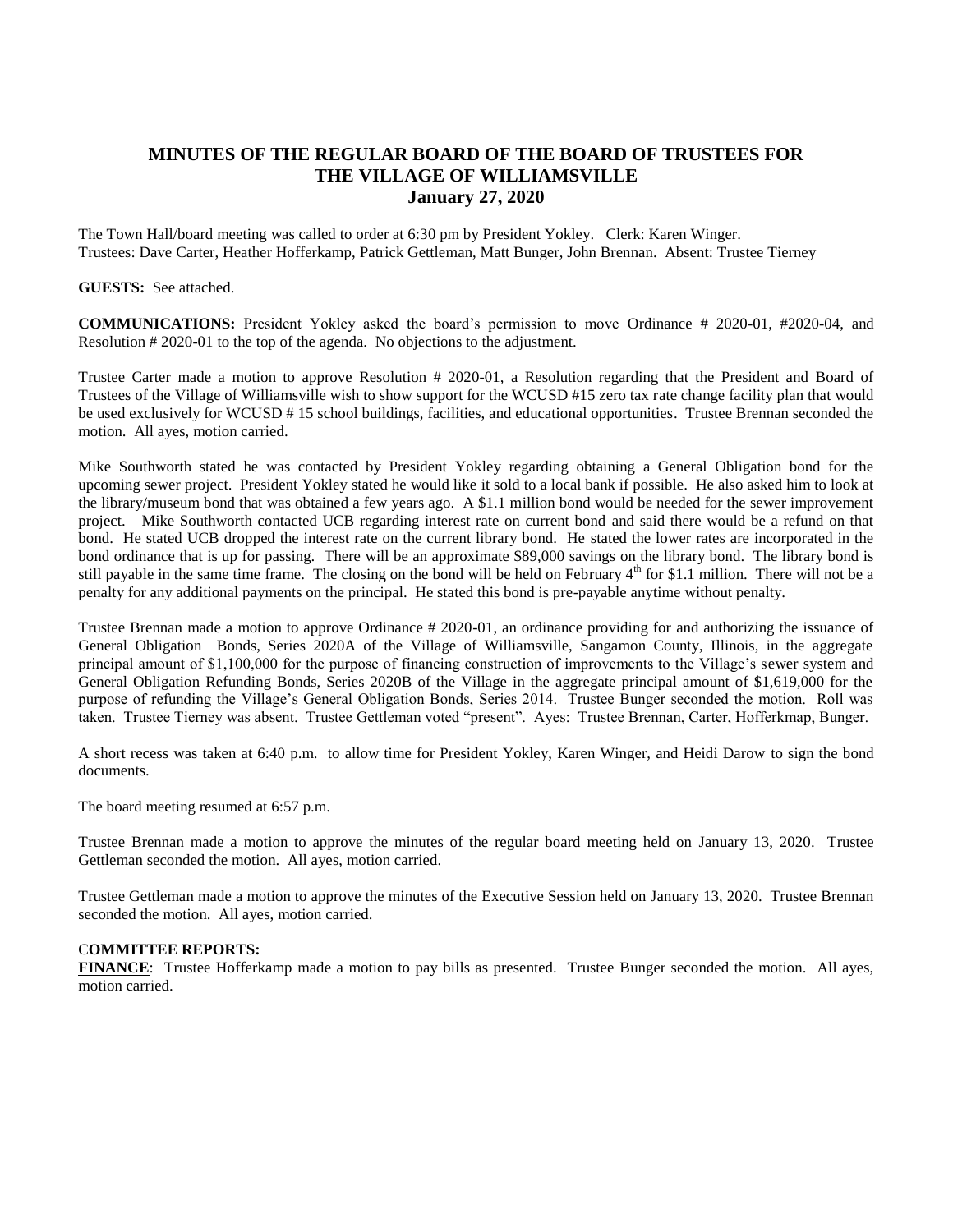Trustee Carter made a motion to approve a \$100 sponsorship to the Williamsville FFA Prime Rib Dinner. Trustee Hofferkamp seconded the motion. All ayes, motion carried.

Trustee Carter made a motion to approve Ordinance # 2020-03, an ordinance making appropriations of sums of money necessary to defray all necessary expenses and liabilities of the Village of Williamsville, Sangamon County, Illinois, for the calendar year ending December 31, 2020. Trustee Brennan seconded the motion. All ayes, motion carried.

PUBLIC SAFETY (John Brennan): Trustee Brennan had nothing to report.

**WATER & SEWER, (Matt Bunger):** Trustee Bunger made a motion to pass Ordinance #2020-02, an ordinance amending Chapter 155, Fees 155-10, sewers, paragraph D., user rate: gallons of sewage treated of the Code of the Village of Williamsville. Trustee Hofferkamp seconded the motion. All ayes, motion carried. (This ordinance is to increase Williamsville sewer rates by 20%). This ordinance will take effect on the March billing.

Trustee Bunger stated even with the sewer increase, customers still pay a reasonable fee for the water and sewer services that are provided.

**ECONOMIC DEVELOPMENT (Hofferkamp):** Trustee Hofferkamp had nothing to report.

President Yokley stated he has contacted Ted Contri regarding the proposal with different options for the Community Center renovation project. Ted will have those to President Yokley within the next week to ten days.

President Yokley and Trustee Hofferkamp thanked Speedway for the sandwiches and cookies they offered during the board meeting.

**PARKS & RECREATION (Dave Carter):** Trustee Carter reminded the board members of the Quarter Auction scheduled for February  $11<sup>th</sup>$ . This Quarter Auction is to raise money for the park project.

Trustee Carter thanked the Williamsville Foundation for planning a picnic in the park on May  $17<sup>th</sup>$  to help raise funds for the park project.

President Yokley showed the board members the leaf blower that will be at the Quarter Auction. He stated the winner of the leaf blower will also receive a \$100 car wash card. He stated you can buy a square for \$5.00 for a chance to win the leaf blower/car wash card. The proceeds will go to the park project. President Yokley stated these items have a \$250 value.

## **STREETS, ALLEYS, SIDEWALKS & STORM SEWERS (Patrick Gettleman):** Trustee Gettleman had nothing to report.

**ADDITIONAL BUSINESS:** President Yokley discussed Richardson Subdivision. He asked Kent Thompson to contact Allen White regarding this project. He stated since we have received all the permits from IDOT for this project, he would like to move forward with this project. He would like to finish the water, storm sewer and sanitary sewer on the property behind the library. He states this will cost approximately \$30,000 for the material and labor. Kent Thompson believes this project will be less than \$30,000.

Trustee Gettleman asked President Yokley if we have budgeted for this project in 2020. President Yokley stated it was not budgeted but the Village has some funds available for this project that we didn't use last year. Trustee Gettleman asked the board their thoughts regarding this project. Trustee Bunger discussed his thoughts/concerns on the project. Trustee Brennan also discussed his thoughts/concerns on the project. Trustee Carter also discussed the project. Discussion was made regarding the road that would be needed for this project. The road could possibly be left as rock until funds are available. President